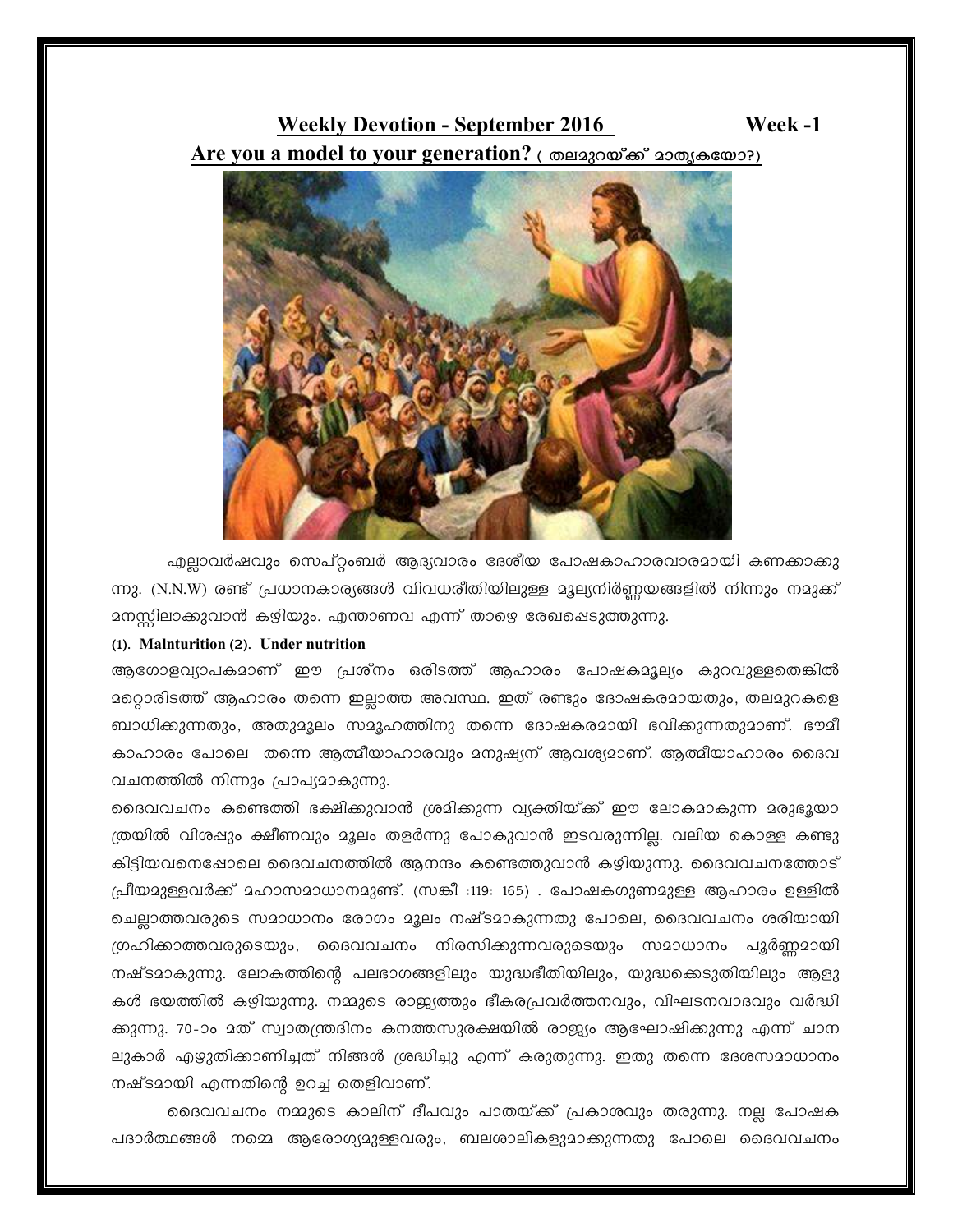നമ്മെ ബുദ്ധിയും വിവേകവും ഉള്ളവരാക്കുന്നു. കൂടാതെ സകല ദുമ്മാർഗ്ഗത്തിൽ നിന്നും ദൈവ പൈതലിന്റെ കാലുകളെ വിലക്കുന്നു. അതിനാൽ സ്വഭാവ വൈകല്യമുള്ളവരുടെ നടു വിൽ പാർത്താലും അവരുടെ വൈകല്യം നമ്മെ തൊടാതെ വചനം സംരക്ഷിക്കുന്നു. അവിശ്വാ സികളുടെ കൂടെ ജോലി ചെയ്ത ഒരു പെൺകുട്ടി മലിനത ഏല്ക്കാതെ എങ്ങനെ, തുടർന്ന് അവിടെ ജോലി ചെയ്യുവാൻ കഴിയും എന്ന് ഒരു ദൈവദാസനോട് സംശയം ചോദിച്ചു. അദ്ദേ ഹത്തിന്റെ മറുപടി ശ്രദ്ധേയമത്രെ. വിശുദ്ധി എഷോഴും ആഗ്രഹിക്കുന്ന പ്രാവിന്റെ മേൽ അശുദ്ധി പറ്റാതിരിഷാൻ എണ്ണ പോലെയുള്ള ഒരു ദ്രാവകം ചിറകിൽ നിന്ന് പുറപ്പെട്ട് എഷോഴും അതിനെ വിശുദ്ധമായി സൂക്ഷിക്കുന്നു. സൃഷ്ടികർത്താവ് ഒരു പ്രാവിന് മാലിന്യം ഏല്ക്കാതെ ജീവിഷാനുള്ള സുരക്ഷിതത്വം നൽകിയെങ്കിൽ അവന്റെ സൃഷ്ടിയുടെ മകുടമായ സൂക്ഷിക്കുന്ന ഒരു വ്യക്തിയ്ക്ക് മലിനത പറ്റാതെ സുക്ഷിഷാൻ, ദൈവം തന്റെ പരിശുദ്ധാത്മാവിനെ നമുക്ക് ദാന <u>മായി നൽകിയിരിക്കുന്നു.</u>



Nutriousfood നഷ്ടമാകുന്ന സാഹചര്യമാണ് ഇന്ന് ലോകത്തിൽ, ഭക്ഷണം സുലഭം, പക്ഷേ സകലതിലും വിഷാശം അടങ്ങിയത്. മത്സ്യമാംസാദികളിലും കഠിന വിഷം തളിച്ചതും, പഴകിയ തുമാണ് ഇത് അന്ത്യകാലത്തിന്റെ പ്രത്യേകതയാണ്. ആത്മീയ മണ്ഡലത്തിൽ ഇന്ന് സുലഭ <u>ാായി ഭക്ഷണമുണ്ട്. എന്നാൽ പകരേണ്ടതു പോലെ പകരുകയോ സ്വീകരിക്കേണ്ടതു പോലെ</u> സ്വീകരിക്കുകയോ ചെയ്യുന്നില്ല. വിളമ്പുന്നവർ അന്നന്നത്തേത് പിതാവിനോട് ചോദിച്ചു വാങ്ങ ണം. അന്ത്യകാലത്ത് ദുർഘട സമയങ്ങളുണ്ടാക്കുമ്പോഴും ധൈര്യത്തോടെ, വിശ്വാസത്തോടെ നില്പാനും ഈ ഭക്ഷണം കഴിച്ചവർക്കേ സാധിക്കുകയുള്ളു.

Malnutrition and undernutrition ഇവ രണ്ടും തലമുറകൾക്ക് ദോഷം ഉണ്ടാക്കുന്നു. അതിന്റെ തെളി വാണ് ദിനഷത്രങ്ങളും വാർത്താചാനലുകളും ദൃശ്യമാക്കുന്ന വാർത്തകൾ. 1983 ൽ സുവിശേഷക രോടായി ബില്ലിഗ്രഹാം ഒരു പ്രസ്താവന നടത്തി, സ്വന്തതാല്പര്യങ്ങളെ ഉപേഷിച്ച് ദൈവ ത്തിനു വേണ്ടി പ്രവർത്തിക്കുന്ന ഒരു യുവ തലമുറയെ വാർത്തെടുക്കുക എന്ന് ദൈവവചന ത്തിൽ അബ്രഹാം, യിസഹാക്ക്, യാക്കോബ് തുടങ്ങി എല്ലാവരും തലമുറയെ വാർത്തെടുത്തു.